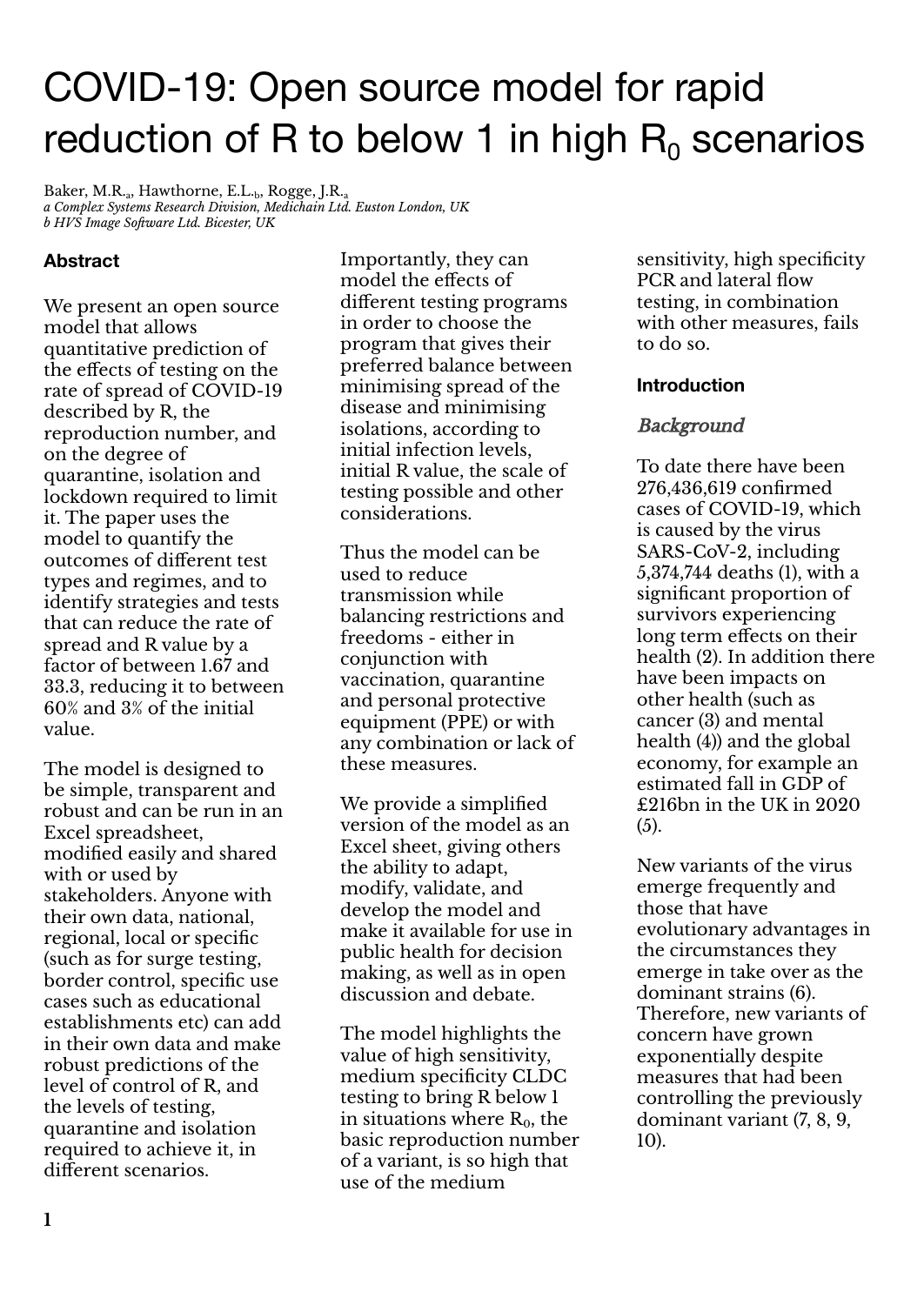In populations that have high levels of immunity through prior infection or vaccination, new variants that are highly transmissible and also evade that immunity will have an evolutionary advantage (11, 12) and are likely to become widespread.

A further challenge is that SARS-CoV-2 is most infectious 24-48 hours before symptoms occur and at symptom onset (13). This both causes rapid spread and means there is no evolutionary pressure for new variants not to cause serious disease and death - if a host becomes seriously ill or dies this does not take the virus out of circulation as the host has already transmitted the virus to others earlier, when feeling well and going about their life.

Measures have therefore been put in place in many countries  $(14)$  to limit

contact between apparently healthy people, in order to attempt to control the reproduction number, R, the number of people infected on average by each one infected person.

At an effective R,  $R_e$ , of 1, case numbers are steady. If R<sup>e</sup> is below 1, case numbers are shrinking and if  $R_e$ stayed below 1 everywhere the virus would be eradicated. If  $R_e$  is above 1, case numbers are growing exponentially (15). The aim of measures put in place is to reduce  $R_e$  by reducing the number of people with whom infectious people come into contact, including those who are infectious but do not yet know it.

Effectiveness of measures used against different variants of concern

R for the ancestral variant was reduced in many countries by national lockdowns (16). Test-trace-isolate or

test-trace-isolate-support systems then had limited success in controlling the ancestral variant without lockdowns by identifying contacts of known cases and asking them to self-isolate in case they were infectious (17). For example, according to UK government records of case numbers, R fell to below 1 under its test-trace-isolate (TTI) system in June to August 2020(18) (see Figure 1).

With the Alpha variant identified in the UK in September 2020, R<sup>e</sup> increased and second and third lockdowns were required, creating a double peaked wave in case numbers in October 2020 to April 2021(18) (see Figure1). Vaccination starting in Spring 2021 allowed lifting of the third lockdown, with  $R<sub>e</sub>$  for Alpha at just below 1, as seen in gradually falling case numbers from April 2021 (see Figure1):



**Figure 1: Cases by specimen date (18)**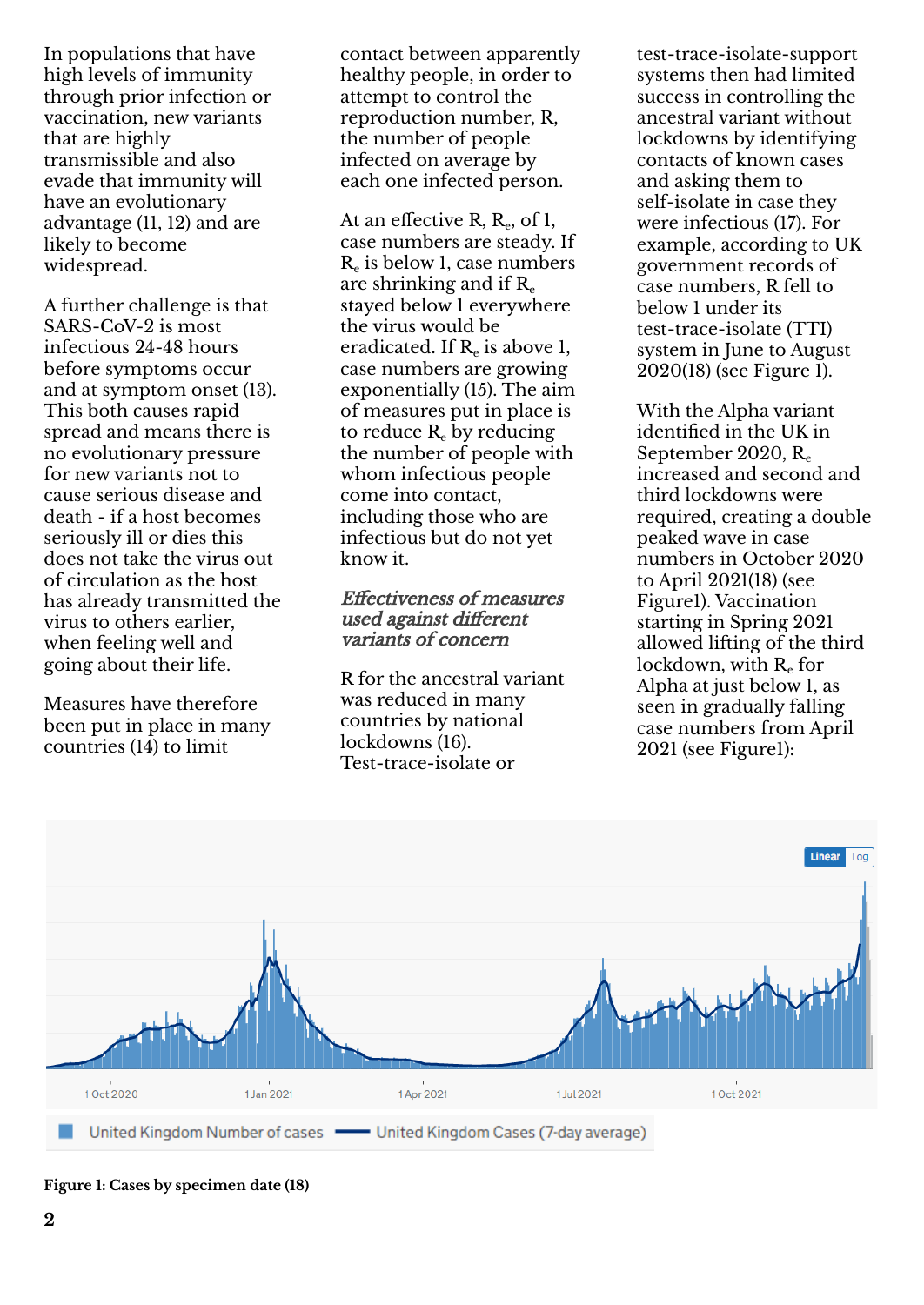By June 2021 the Delta variant had become dominant (19) with  $R_e$  again above 1 despite the measures in place, as seen in the exponential rise in case numbers in June to

July 2021 (18) (see Figure 1). A combination of TTI, light restrictions and increasing vaccination curtailed growth and vaccination kept serious illness and death down to a level where health services could cope, as seen in the relatively flat numbers of patients in hospital per day from August to December 2021 (see figure 2) (20).



#### **Figure 2: Patients in hospital per day in England (20)**

The Omicron variant of concern announced in late November 2021 has been growing exponentially despite the measures already in place against Delta. At the time of writing  $R_{e}$  for Delta in the UK is approximately 1, and R<sup>e</sup> for Omicron is estimated to be between 3 and 5 (21). Omicron case numbers have a doubling rate of around 2 days, prompting an emergency vaccination booster program (22) and scientists' advice for tighter social restrictions (23).

The tests currently in use to detect infection (lateral flow and PCR) are estimated to have contributed a 10% to 28% reduction in R via TTI (24); **3**

they are of limited value particularly as they have little ability to detect the virus prior to the onset of symptoms, which is part of the most infectious period (13, 17). New variants that thrive even in populations with increased immunity from prior infection or vaccination are therefore likely to spread rapidly despite use of these test types.

#### **Objective**

Our objective here is to provide a simple to use tool that allows anyone such as government advisors and policy makers to assess the health, social and economic impacts of different testing strategies in different circumstances.

In particular it allows the assessment of the impact of high sensitivity, medium specificity testing vs medium sensitivity, high specificity testing on reducing R, to avoid the need for stringent social restrictions and lockdowns, including in situations where highly transmissible variants of concern would otherwise grow exponentially despite the use of measures that have been able to limit the spread of previous variants.

By seeing the widely differing impacts of tests with different sensitivities and specificities on the ability to identify infectious individuals and on the proportion of the population required to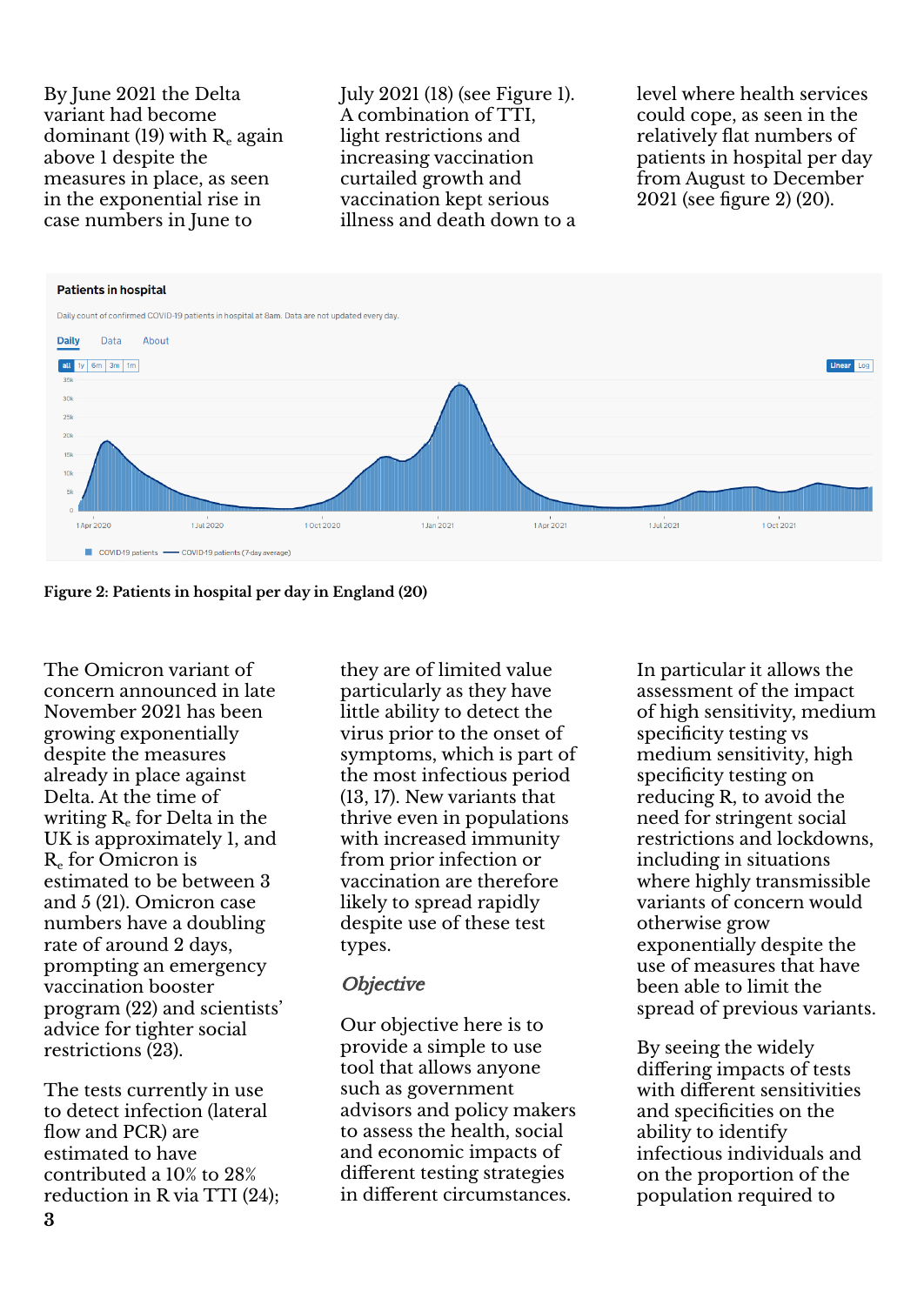isolate in different scenarios, government advisors and policy makers could make informed decisions about the type of testing to be carried out, depending on factors such as current R value and the availability of different types of test.

The aim is to allow improved mitigation of Omicron, control of any variant in populations where vaccine supply is short or vaccine hesitancy high, and control of future highly transmissible variants of concern, including those which are even more able to evade immunity from vaccination or prior infection and where the disease needs to be held off while new vaccines are developed, manufactured, tested and administered.

In low R situations, high specificity testing could help control R while minimising the proportion of the population needing to isolate, or high sensitivity testing could be used to bring R well below 1 and eradicate the virus. In high R situations, high sensitivity testing could be used to reduce R much more effectively than high specificity testing, while avoiding the need for mass restrictions or lockdowns.

## **Results**

We present results of modelling the effect on the reproduction number, R, of tests with different sensitivities and specificities when used in a

test-trace-isolate (TTI) system, with one-off or repeat testing. For each test the model shows the numbers of individuals required to isolate to achieve the reduction and the number allowed to circulate, including how many in each group are infectious and how many are susceptible.

Importantly, the widely used PCR and lateral flow tests, where real world sensitivity is relatively low at approximately 40 - 70% (25-28) but specificity is high at  $95 - 99.95%$ , minimise the number of non-infected individuals required to isolate, but result in significant proportions of infectious individuals circulating, and a relatively high R reduction multiplier. This means that if the initial R level is relatively high the disease is not controlled by these test types, as is seen in real world transmission rates with high R variants such as Omicron (10).

The novel CLDC test, where specificity is relatively low but sensitivity is high (29, 30), minimises the number of infectious individuals circulating and has an R reduction multiplier around 10 times smaller with one or two days of testing (39). This means that even if the initial R level is relatively high the disease is still controlled with CLDC testing.

The model presented here is simplified to a snapshot of the Infectious and

Susceptible members of a population at a point in time. Any members of the wider population who are 'Removed' due to prior infection, effective vaccination or death are therefore not relevant to the simplified model, nor are movements from the Susceptible group to the Infectious (or vice versa) which may occur over time.

A more complex version of the model could also show the effect of different frequencies of repeating the test protocol, in order to determine the optimum frequency for maintaining the reduction in R without excessive numbers of individuals having to isolate. The effect of early detection by CLDC (29, 30) could also be modelled in a more complex version to assess the impact of detecting the virus before the other test types are able to, to prevent spread in the particularly infectious period before symptoms occur (13).

## Input parameters:

Sensitivities and specificities for PCR and lateral flow tests were taken from peer reviewed studies where real world test sensitivities and specificities were determined for tests in widespread use in the UK (25-28). Sensitivity and specificity for CLDC testing is taken from studies undertaken to validate findings of the initial peer reviewed CLDC study  $(29, 30)$ , with the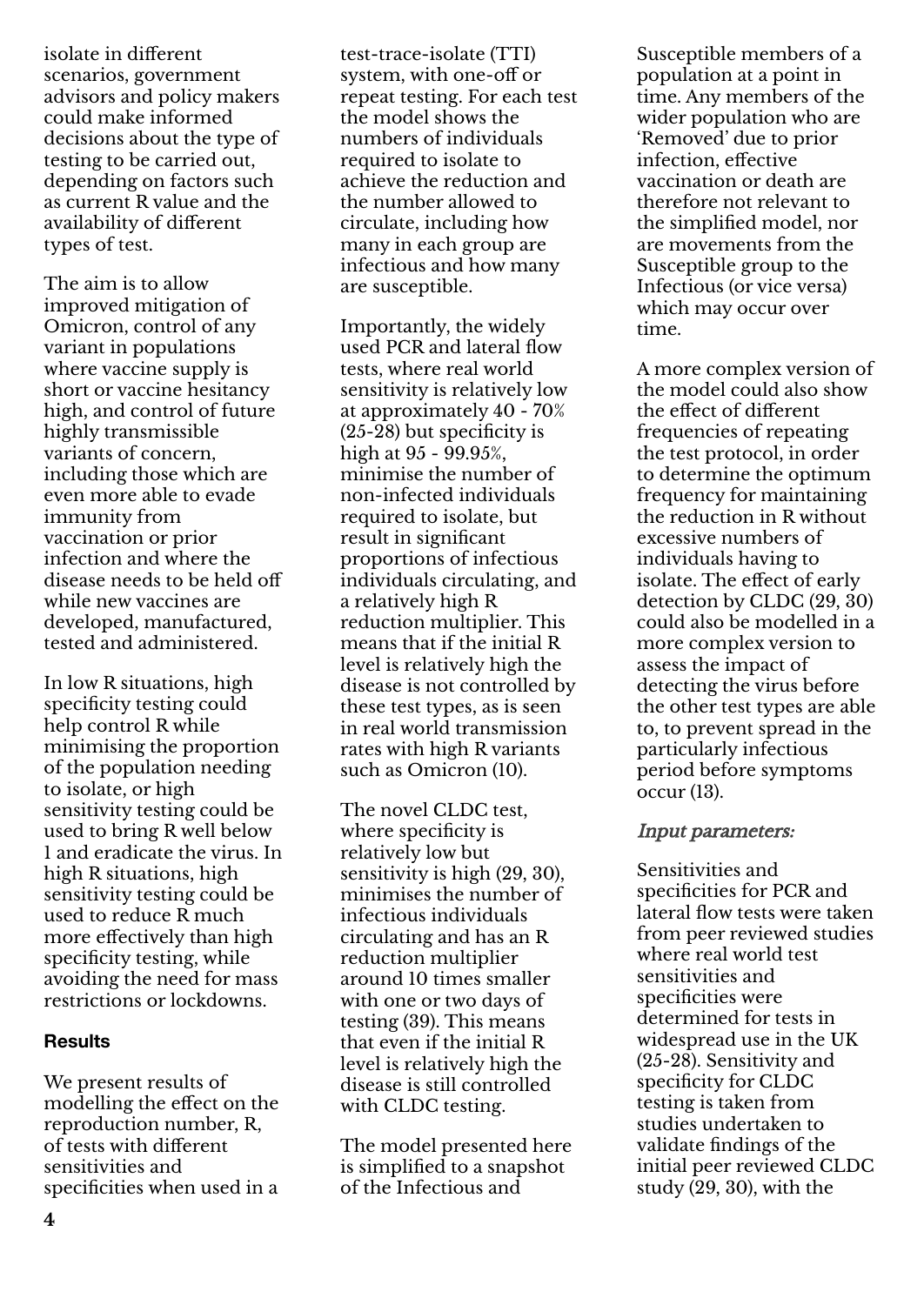most conservative (lowest) sensitivity level being used in the model.

A testing population size of 100,000 is used for easy on-the-fly conversion to percentages, with 30% of those tested being infectious. 30% represents a very high but not necessarily unlikely level of infection for a highly transmissible variant (31, 32), and is sufficiently high to allow comparison of the numbers of individuals in each category after testing.

# Output variables:

The key output variables are the R reduction multiplier; the effective R,  $R_{\rm e}$ , after TTI using the stated test type; the number of susceptible individuals isolating as a result of false positive test results; the number of infectious individuals circulating as a result of false negative test results.

## Protocol:

The protocol to be followed is as follows:

Of all individuals tested on day 1, those who receive a positive result are told to isolate, and those who receive a negative result may circulate.

All those who received a positive result on day 1 are retested on day 2. Those who received a negative result on day 1 are not retested and continue circulating.

Of those retested on day 2, those who receive a positive result again are told to continue isolating, and those who now receive a negative result may now circulate.

This process may continue for n days.

Outcomes:

Figures 3 to 6 show the outcomes when n is 2.

An Excel sheet of the model is available for use subject to licence (39). This shows the effect on R of each test type when n is 1, 2, 3, 4 and  $\overline{5}$ , along with the numbers of individuals required to isolate for the recommended period (e.g. 10 days) (33) to achieve the reduction, and the number allowed to circulate, including how many in each group are infectious and how many are susceptible.

Of particular interest are the R level and whether it is above or below 1, the number of susceptible individuals isolating for the recommended period as a result of false positive test results (which has social, economic and other health impacts), and the number of infectious individuals circulating as a result of false negative test results (which needs to be minimised to reduce transmission).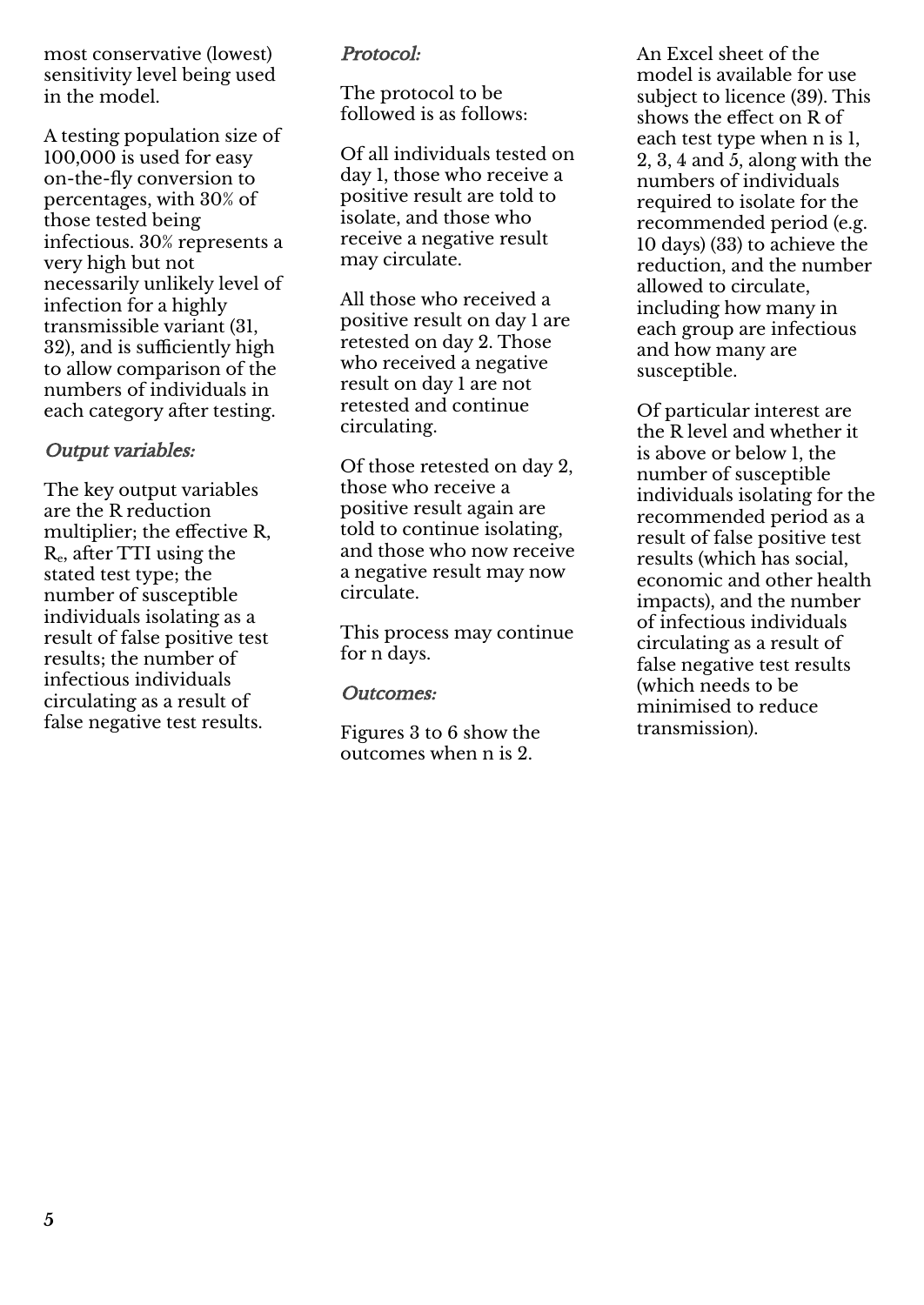

**Figure 3 Figure 4**





Polymerase Chain Reaction Test (PCR), two days before symptom onset

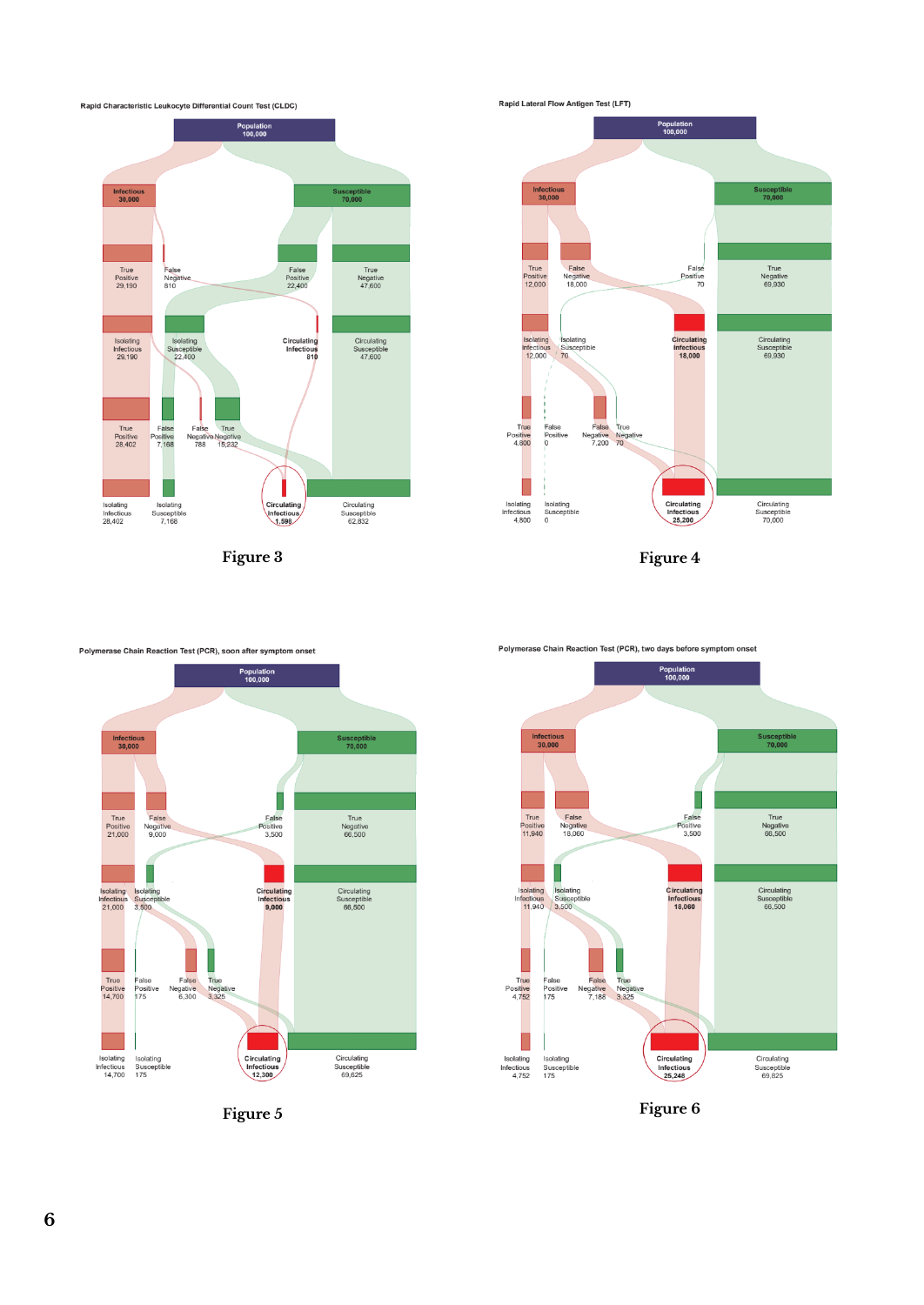## **Discussion**

In this study we have modelled the impact of different testing strategies for use in controlling the spread of the SARS-CoV-2 virus, including the use of different types of test with different sensitivities and specificities. The model allows decision makers and their advisors to look at the direct impact of different testing strategies on the reproduction number, R, the key indicator of whether an epidemic or pandemic is growing or shrinking. No mathematical or scientific knowledge is needed for someone to see the relative effects of using different test types with different sensitivities and specificities in test-trace-isolate (TTI), surge testing, mass testing or other approaches. Entering the sensitivity and specificity of any test under consideration shows, for one-off or repeat testing, the number of infectious individuals allowed to circulate, the number of susceptible people required to isolate, and the reduction of the effective reproduction number,  $R_{e}$ .

#### Understanding Sensitivity and Specificity and their Impact on R:

The implications of test sensitivity and specificity are key to use of testing in virus control. Sensitivity is the ability of a test to correctly identify patients who DO have the disease,

and specificity is the ability of a test to correctly identify people who do NOT have the disease (34). They are separate measures of a test's effectiveness and both have impacts that must be taken into account in determining who should isolate in order to reduce R.

If a test's sensitivity is 70%, then for every 100 infectious people tested 70 infectious people are given a correct positive result (true positives) and 30 infectious people are given incorrect negative results (false negatives). If those with positive results self-isolate and those with negative results are allowed to carry on their lives as normal, 30% of the infectious people are circulating in the population, allowing spread of the disease at 30% of the unrestricted rate.

If a test's specificity is 70%, then for every 100 uninfected people tested, 70 of them are given correct negative results (true negatives) and 30 of them are given incorrect positive results (false positives). If those with positive results self-isolate and only those with negative results are allowed to carry on their lives as normal, 70% of the uninfected people will be able to carry on as normal, while 30% of them have to isolate.

Thus in a situation where testing is used to limit spread of COVID-19, by requiring those with positive results to self-isolate and allowing only those with negative results to mix with each other, tests that have specificities close to 100% have the advantage that only a small proportion of uninfected people are asked to self isolate.

The downside is that if these tests have sensitivities much lower than 100%, they result in a significant proportion of the infectious people being allowed to mix freely in the wider population. This is the case with PCR and lateral flow tests where real world sensitivity is 40-70% (25-28).

If the basic R of dominant and emerging variants is low enough, R can be brought below 1 even if a significant proportion of the infected people are still circulating due to false positive test results, i.e. an effective R of 1 or less can be achieved even if sensitivity is significantly lower than 100%.

This was achieved in the UK in April to May 2021, when following national lockdown, measures including vaccination and test-trace-isolate with high specificity, medium sensitivity tests kept the effective R at approximately 1 (reduced from an estimated basic R of the Alpha variant of 3.4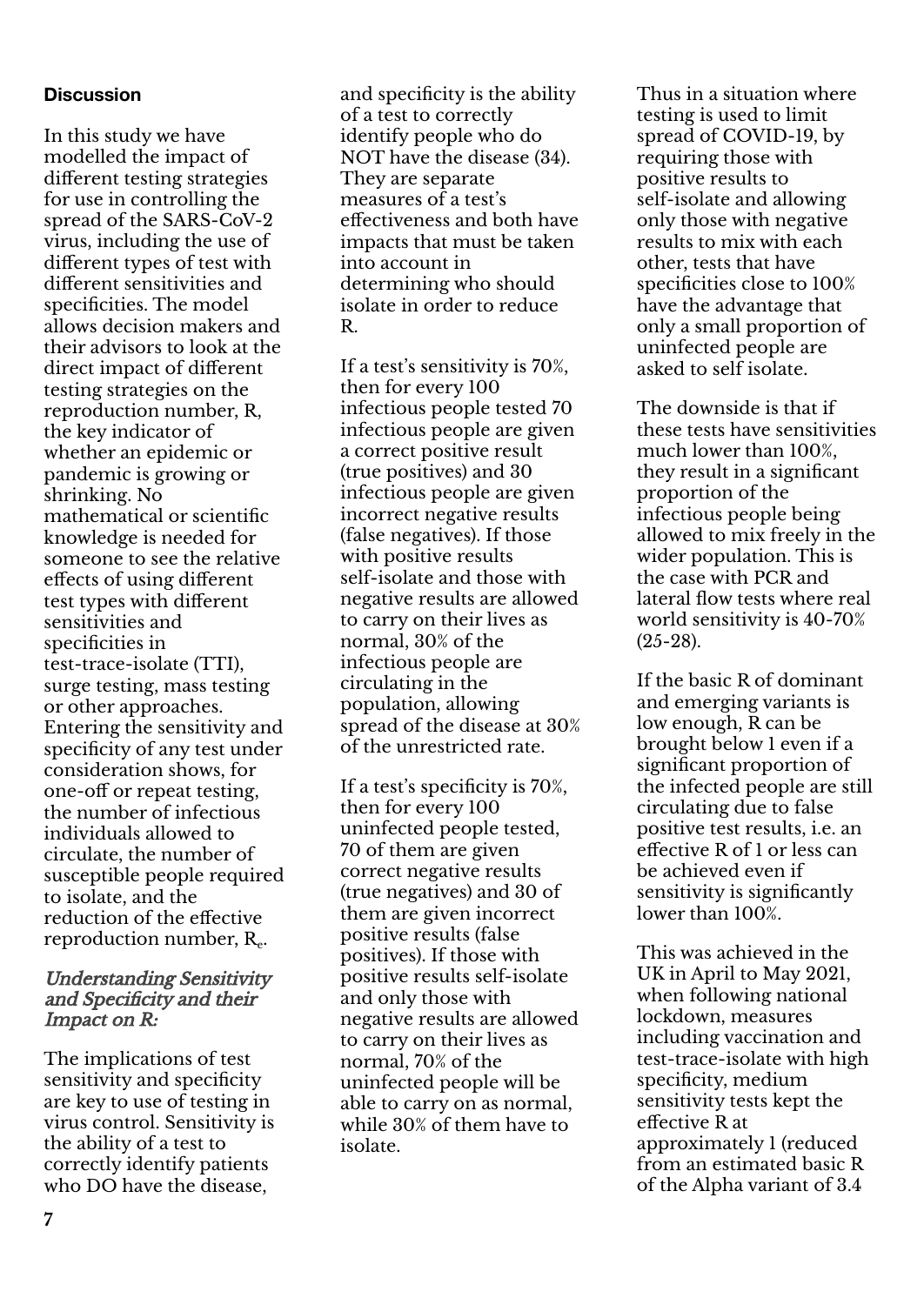(35)), as seen in the relatively flat case numbers in figure 1 for that period (18).

If however the basic R of dominant or emerging variants is higher, and the same proportion of infected people are circulating due to the same proportion of false negative test results, the same percentage reduction in R will now result in an effective R level that is greater than 1, and case numbers will grow exponentially.

This was the case with the Alpha variant in the UK with TTI with high specificity, medium sensitivity tests in place but *before* vaccination started, with the need for lockdowns in 5 November to 2 December 2020 and 6 January to 8 March 2021 (36), as can be seen in the rising and falling of case numbers in October 2020 to January 2021 in figure 1 (18).

It is also the case with the Omicron variant with TTI using high specificity, medium sensitivity tests in place alongside a high level of vaccination (37), as can be seen in the steep increase in case numbers at the far right of figure 1 (18). Although  $R_{e}$  for Delta had been fluctuating around 1 in the prior period (July to November) with these measures in place, Omicron's basic R is sufficiently high that its  $R_e$ with the same measures in place is estimated at 4 - 5 (21).

# **Summary**

In variants with relatively low  $R_0$ , high specificity, medium sensitivity testing alongside mild measures can control R and minimise the isolation of non-infected. In those with relatively high  $R_0$ , high specificity, medium sensitivity testing doesn't control R unless used in conjunction with stringent measures. In this case the advantage of high specificity tests is outweighed by their disadvantage of insufficient sensitivity - too many infectious individuals receive negative results (false negatives) and go on to infect others.

In the absence of 100% sensitive 100 % specific testing there is a trade-off between those with false positive results isolating unnecessarily and those with false negative results circulating and spreading infection.

The balance point where R is kept at a target level varies depending on what R would be without TTI in place. The model reported here allows this balance point to be found, in order for isolation of non-infected individuals to be no higher than necessary while controlling R and so avoiding escalation to the point where the majority of the population have to isolate to bring it under control.

For example, the model shows an R reduction multiplier of 0.05 achieved

with 20.4% of the population isolating for 1 day and 7.17% of the population isolating after a day 2 re-test, contrasting with 81% of adults staying at home in the UK lockdown of 23 March to June 2020 (38).

The ability to find this balance point would be of particular value in situations where serious illness and death are not prevented by vaccination, including where transmission is so high that even a low proportion of serious cases represents a high absolute number, where vaccination levels are low due to hesitancy or lack of availability, or where a new variant has a high degree of vaccine escape.

Extension of the model may include, for example, modelling over a period of time as infection statuses change and the infection level is iteratively reduced by the reduction to R; modelling the effect of detection by CLDC prior to the infectious period (29, 30); adding the ability to predict the number of hospitalizations and lives saved by different testing strategies, the number of person days of lockdown avoided and the impact on essential and non essential services; modelling economic impact and cost benefit analyses using the numbers of person days of isolation.

Use of this model in conjunction with new testing methods has the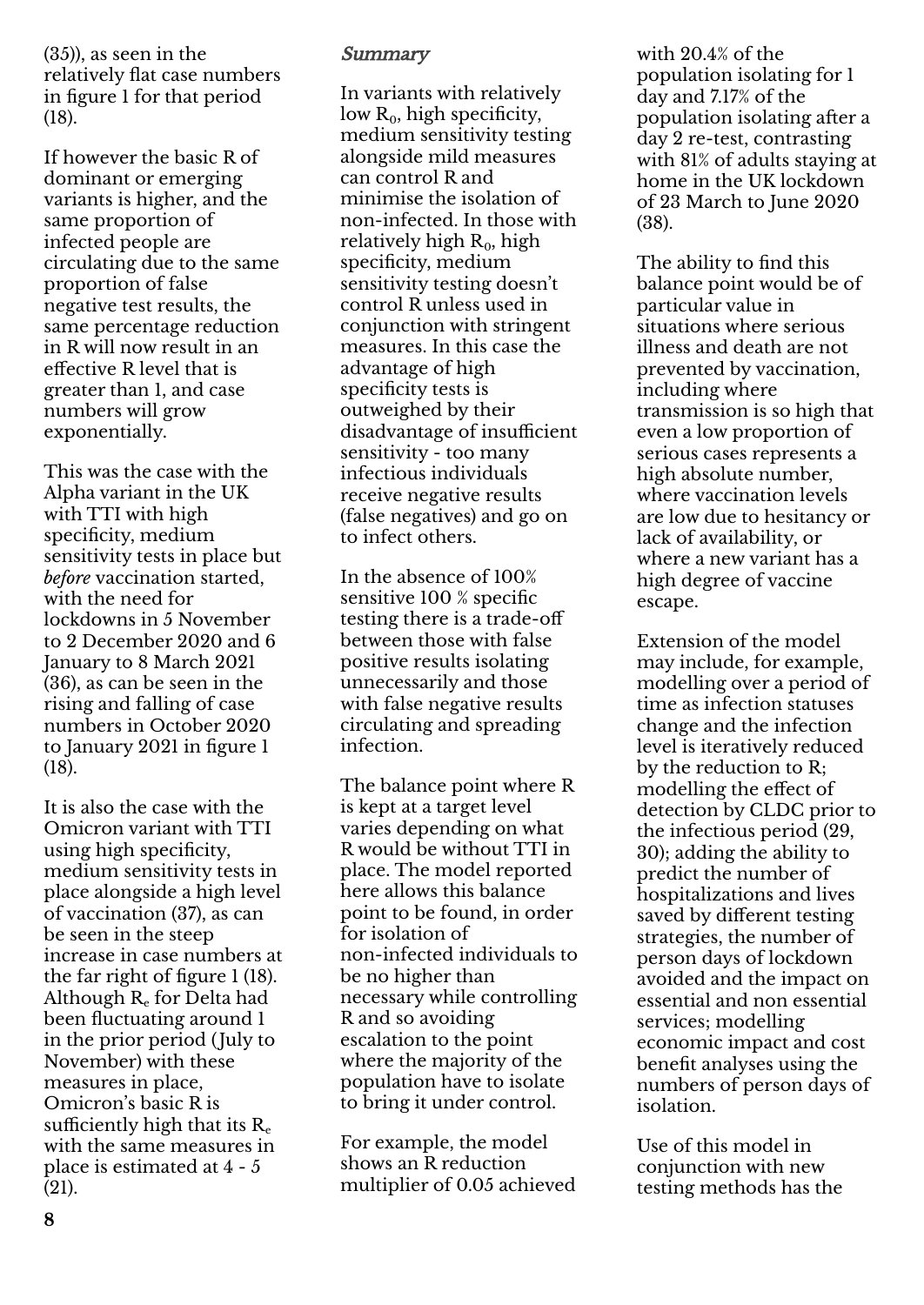potential to reduce R, reduce the number of individuals needing to isolate, and make it possible to apply measures earlier and in a more nuanced way to substantially reduce the impact of future waves and mitigate the adverse health, social and economic impacts of COVID-19.

## **Methods**

The effective R level after TTI, the number of susceptible individuals isolating and the number of infectious individuals circulating are calculated as follows, where  $\rm R_e$  is the effective reproduction number achieved after n days of testing,  $R_0$  is the reproduction number on day 0, Se is the sensitivity of the test used,  $\text{IsS}_{n}$  is the number of susceptible (non-infected) individuals isolating on the nth day,  $S_0$ is the initial number of susceptible individuals, Sp is the specificity of the test used,  $CI_n$  is the number of infectious individuals circulating on the nth day and  $I_0$  is the initial number of infectious individuals:

- $R_e = R_o \times (1 Se^n)$
- $IsS_n = S_0 \times (1 Sp)^n$

$$
CI_n = I_0 \times (1 - Se^n)
$$

#### **Data Availability**

**9**

All data used in this study are publicly available and referenced above.

## **Code Availability**

The simplified model is available as an Excel spreadsheet, for use under open source license GPLv3 (39).

#### **References**

- 1. World Health Organization. WHO Coronavirus (COVID-19) Dashboard WHO 2021 [updated December 21. Available from: https://covid19.who.int/].
- 2. O'Dowd A. Covid-19: Third of people infected have long term symptoms. BMJ. 2021;373:n1626.
- 3. P. Kluge HH. Statement Catastrophic impact of COVID-19 on cancer care WHO 2021 [updated February 4. Available from: https://www.euro.who.int/en/med ia-centre/sections/statements/202 1/statement-catastrophic-impactof-covid-19-on-cancer-care].
- 4. World Health Organization. COVID-19 disrupting mental health services in most countries, WHO survey WHO 2020 [updated October 5. Available from: https://www.who.int/news/item/0 5-10-2020-covid-19-disrupting-m ental-health-services-in-most-cou ntries-who-survey].
- 5. Clark D, Gross domestic product of the United Kingdom from 1948 to 2020. 2021 August 17.
- 6. Shah D. What is a variant? An expert explains: Welcome; 2021 [updated November 29. Available from: https://wellcome.org/news/what-v ariant-expert-explains].
- 7. Chowdhury J, Scarr S, MacAskill A, Marshall ARC. Variant of concern Reuters 2021 [updated March 26. Available from: https://graphics.reuters.com/HEA LTH-CORONAVIRUS/UK-VARIA NT/ygdpzgblxvw/].
- 8. Elliott P, Haw D, Wang H, Eales O, Walters CE, Ainslie KEC, et al. Exponential growth, high prevalence of SARS-CoV-2, and vaccine effectiveness associated

with the Delta variant. Science. 2021;374(6574):eabl9551.

- 9. European Centre for Disease Prevention and Control. Assessment of the further emergence and potential impact of the SARS-CoV-2 Omicron variant of concern in the context of ongoing transmission of the Delta variant of concern in the EU/EEA, 18th update. ECDC: Stockholm; 2021 December 15.
- 10. Nebehay S. Omicron cases doubling in 1.5 to 3 days in areas with local spread - WHO Reuters 2021 [updated December 18. Available from: https://www.reuters.com/business /healthcare-pharmaceuticals/omi cron-cases-doubling-15-3-days-ar eas-with-local-spread-who-2021-1 2-18/].
- 11. Callaway E. Beyond Omicron: what's next for COVID's viral evolution Nature 2021 [updated December 7. Available from: https://www.nature.com/articles/d 41586-021-03619-8].
- 12. Zhang X, Wu S, Wu B, Yang Q, Chen A, Li Y, et al. SARS-CoV-2 Omicron strain exhibits potent capabilities for immune evasion and viral entrance. Signal Transduction and Targeted Therapy. 2021;6(1):430.
- 13. Cevik M, Tate M, Lloyd O, Maraolo AE, Schafers J, Ho A. SARS-CoV-2, SARS-CoV, and MERS-CoV viral load dynamics, duration of viral shedding, and infectiousness: a systematic review and meta-analysis. The Lancet Microbe. 2021;2(1):e13-e22.
- 14. Blavatnik School of Government, University of Oxford. COVID-19 Government Response Tracker 2021 [Available from: https://www.bsg.ox.ac.uk/research /research-projects/covid-19-gover nment-response-tracker].
- 15. Barratt H, Kirwan M, Shantikumar S, Epidemic theory (effective & basic reproduction numbers, epidemic thresholds) & techniques for analysis of infectious disease data (construction & use of epidemic curves, generation numbers, exceptional reporting & identification of significant clusters) HealthKnowledge 2018 [Available from: https://www.healthknowledge.org. uk/public-health-textbook/resear ch-methods/1a-epidemiology/epi demic-theory].